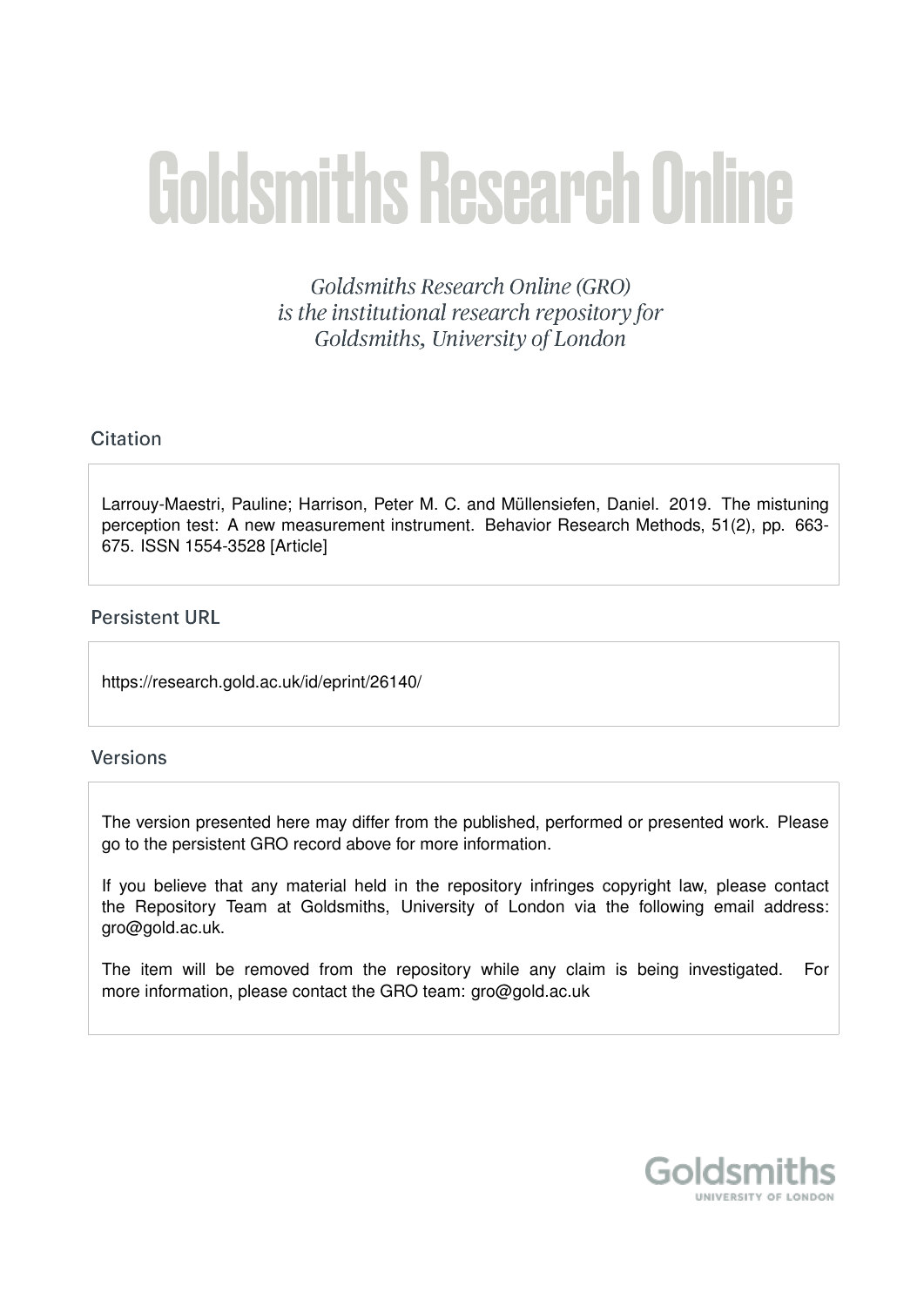# The mistuning perception test: A new measurement instrument

Pauline Larrouy-Maestri<sup>1</sup> · Peter M. C. Harrison<sup>2</sup> · Daniel Müllensiefen<sup>3</sup>

© The Author(s) 2019

#### Abstract



An important aspect of the perceived quality of vocal music is the degree to which the vocalist sings in tune. Although most listeners seem sensitive to vocal mistuning, little is known about the development of this perceptual ability or how it differs between listeners. Motivated by a lack of suitable preexisting measures, we introduce in this article an adaptive and ecologically valid test of mistuning perception ability. The stimulus material consisted of short excerpts (6 to 12 s in length) from pop music performances (obtained from MedleyDB; Bittner et al., 2014) for which the vocal track was pitch-shifted relative to the instrumental tracks. In a first experiment, 333 listeners were tested on a two-alternative forced choice task that tested discrimination between a pitch-shifted and an unaltered version of the same audio clip. Explanatory item response modeling was then used to calibrate an adaptive version of the test. A subsequent validation experiment applied this adaptive test to 66 participants with a broad range of musical expertise, producing evidence of the test's reliability, convergent validity, and divergent validity. The test is ready to be deployed as an experimental tool and should make an important contribution to our understanding of the human ability to judge mistuning.

Keywords Pitch perception . Musical abilities . Pitch accuracy . Gold-MSI

Mistuning in vocal performance is easily observed in everyday situations such as karaoke sessions, birthday celebrations, and sporting events. Individuals differ substantially in singing production abilities, and poor singing abilities often result in vocal mistuning, either through enlargement or compression of melodic intervals, or through misalignment with the instrumental accompaniment (Dalla Bella, Giguère, & Peretz, 2007; Hutchins & Peretz, 2012; Pfordresher & Brown, 2007; Pfordresher & Larrouy-Maestri, 2015). Whereas mistuning perception is an important musical ability, the research

Electronic supplementary material The online version of this article (https://doi.org/10.3758/s13428-019-01225-1) contains supplementary material, which is available to authorized users.

 $\boxtimes$  Pauline Larrouy-Maestri plm@aesthetics.mpg.de

- <sup>1</sup> Neurosciences Department, Max Planck Institute for Empirical Aesthetics, Frankfurt am Main, Germany
- School of Electronic Engineering and Computer Science, Queen Mary, University of London, London, UK
- Department of Psychology, Goldsmiths, University of London, London, UK

community lacks an effective tool for assessing it. As a result, little is known about how the ability is distributed in the general population, how it develops through adolescence, and how it relates to other musical abilities. To this end, this article introduces a quick and efficient test of mistuning perception abilities, focused on vocals, since this is a particularly salient component in the minds of listeners (Demetriou, Jansson, Kumar, & Bittner, 2018), termed the "Mistuning Perception Test.^ We intend this test to be a useful tool for improving our understanding of how listeners perceive mistuning.

# Listeners' mistuning perception ability

Lay listeners make reliable judges of vocal pitch accuracy in singing performances and have an intuitive notion of what sounds "correct" or "right" (Larrouy-Maestri, Magis, Grabenhorst, & Morsomme, 2015). This notion of correctness depends on musical rules learned implicitly through cultural exposure (e.g., Bigand & Poulin-Charronnat, 2006). Particularly relevant is the tuning system, which defines how the different degrees of the musical scale map to specific frequencies. In Western popular music, the tuning system is most commonly equal temperament, in which the musical scale is defined by dividing the frequency ratio 2:1 (termed the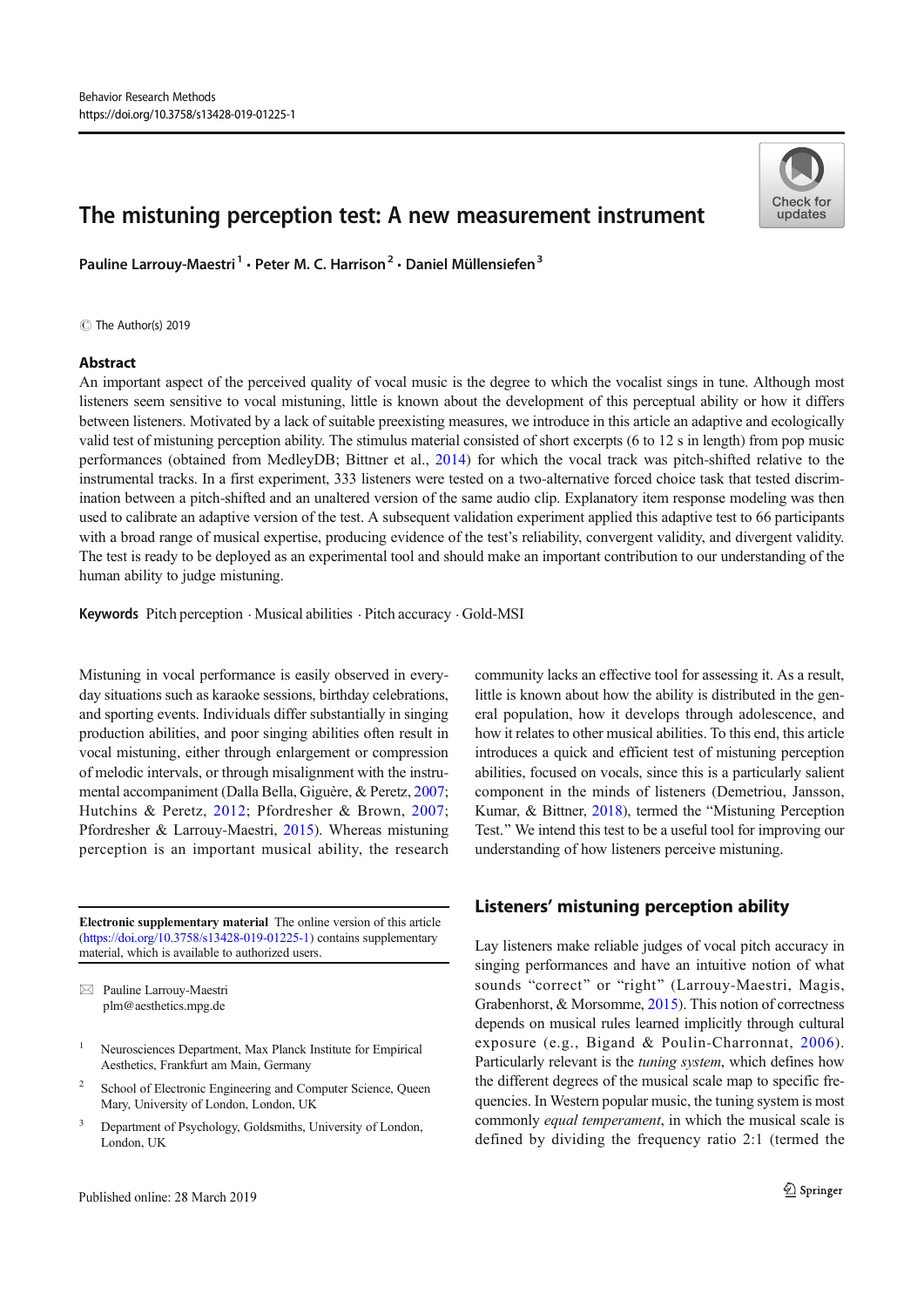octave) into 12 equal ratios, each of size  $2^{1/12}$ :1 (Parncutt & Hair, 2018; for tuning systems in other musical styles, see Howard, 2007).

Various studies have investigated the perception of vocal mistuning (Hutchins, Roquet, & Peretz, 2012; Larrouy-Maestri, Lévêque, Schön, Giovanni, & Morsomme, 2013; Vurma & Ross, 2006; Warrier & Zatorre, 2002), but most of this work has come from the tradition of experimental psychology, with analyses typically marginalizing over participants. Conversely, individual differences in vocal mistuning perception remain relatively neglected. However, some recent work does suggest that mistuning perception is a stable ability with meaningful individual differences (Larrouy-Maestri, 2018). This study showed that listeners' tolerance with regard to mistuning was stable over time and robust to different musical contexts, with listeners exhibiting large individual differences in ability (i.e., perceptual thresholds ranging from approximately 10 to 40 cents of intervallic deviation) that were positively predicted by musical expertise.

Little is known about the precise strategies used by listeners to detect vocal mistuning in everyday musical contexts, in particular when an instrumental accompaniment is present. One strategy would be to monitor the dissonance of the overall sonority; in Western music, mistuning tends to result in misaligned harmonic spectra, increasing roughness and decreasing harmonicity, thereby increasing perceptual dissonance (McDermott, Lehr, & Oxenham, 2010; Parncutt & Hair, 2011). Alternatively, the listener might separate out the vocal line from the accompaniment through auditory stream segregation (Bregman, 1990) and then assess the extent to which its pitch content conforms to the prototypical pitch distributions of the relevant musical style, or perhaps directly compare the vocal pitch to concurrent pitches in the instrumental part.

These strategies each place demands on different underlying musical abilities, such as dissonance perception, auditory stream segregation, and pitch discrimination. It is outside the scope of the present work to disentangle these different potential abilities. Instead, we begin with the simple approximation that mistuning perception is a unidimensional ability. However, if subsequent research identifies meaningful multidimensionality in mistuning sensitivity, this could be incorporated into future individual-differences tests.

# Testing mistuning perception ability

A long tradition exists of establishing listening test batteries for assessing musical talent or abilities, beginning with Seashore's (1919) measures of musical talent. Some of these tools target the general population (i.e., Goldsmiths Musical Sophistication Index, Gold-MSI: Müllensiefen, Gingras, Musil, & Stewart, 2014; the Profile of Music Perception Skills, PROMS: Law & Zentner, 2012; the PSYCHOACOUSTICS toolbox: Soranzo & Grassi, 2014; the Swedish Musical Discrimination Test: Ullén, Mosing, Holm, Eriksson, & Madison, 2014; and the musical ear Test: Wallentin, Nielsen, Friis-Olivarius, Vuust, & Vuust, 2010); others target specialist populations, including musicians (e.g., the Test of Musical Abilities: Nikolić, 2017; or the Music Ear Training Assessment: Wolf & Kopiez, 2018), adults with hearing aids (Kirchberger & Russo, 2015; Uys & van Dijk, 2011), and amusics (Montreal Battery of Evaluation of Amusia: Peretz, Champod, & Hyde, 2003).

None of these preexisting batteries contains a test of sensitivity to vocal mistuning. Several tools exist, however, to examine mistuning perception with other types of stimuli. In the scale test of the PSYCHOACOUSTICS toolbox (Soranzo & Grassi, 2014), the listener is played an equal-tempered major scale beginning on C4 (261.6 Hz), synthesized as 500-ms complex tones in which the pitch of the fifth note (G4) varies by trial. The listener's task is then to identify the mistuned scales. In the PROMS battery (Law & Zentner, 2012; see also the PROMS-Short and the Mini-PROMS, Zentner & Strauss, 2017), the listener is played a C major chord synthesized with a piano timbre and has to identify chords in which the major third (E4) has been mistuned, with the potential mistunings ranging from 10 to 50 cents.

These preexisting tasks are useful initial contributions, but they nonetheless have important limitations. Each only probes the perception of one tone (in the scale test of the PSYCHOACOUSTICS toolbox, the fifth scale degree; in the PROMS, the third scale degree), thereby leaving a large proportion of the potential musical material untested. The PSYCHOACOUSTICS test might also suffer from the fact that listener may focus on a single melodic interval and compare it to a mental representation of this specific (small) interval. A difficulty with the PROMS test is that the separation between comparison chords is very short, potentially allowing the listener to make direct pitch comparisons between the two versions of the relevant chord tone instead of judging mistuning. Moreover, the use of simple timbres (complex tones and piano tones) isolated from musical context makes these experimental tasks rather distant to real-life music listening, which often involves extracting pitch from complex timbres in a variety of musical textures and contexts. It seems likely that mistuning perception with realistic music may involve somewhat different skills to mistuning perception with simplified material, especially given the important role timbre seems to play in pitch perception (Micheyl, Delhommeau, Perrot, & Oxenham, 2006; Russo & Thompson, 2005; Vurma, Raju, & Kuuda, 2010), the established effect of preceding musical information of perceived mistuning (Warrier & Zatorre, 2002), and the vocal generosity effect described by Hutchins et al. (2012). We therefore believe that a mistuning perception test should preferably use realistic music material.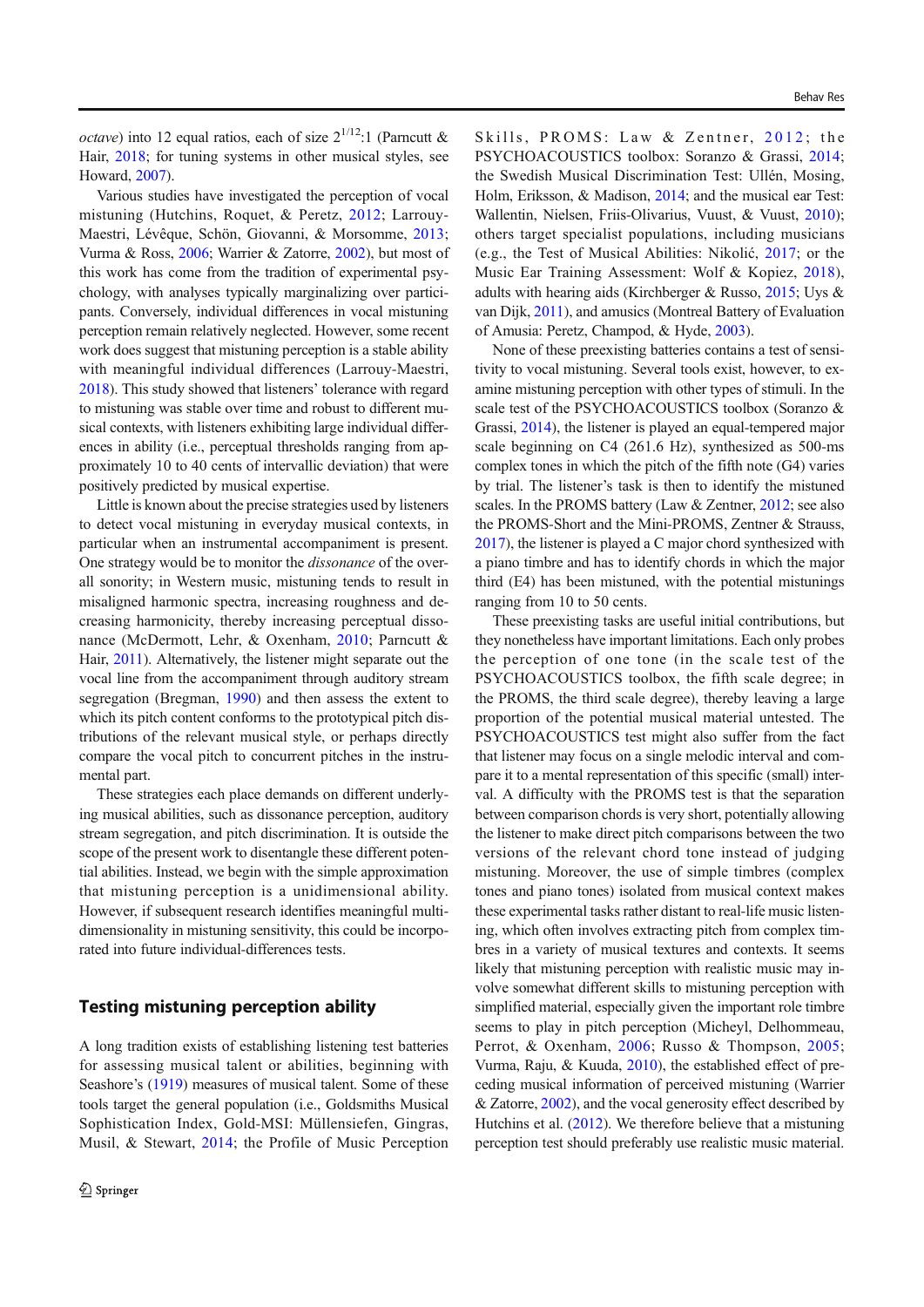Finally, no previous mistuning tests have used the rigorous methodology of item response theory (IRT). IRT is the stateof-the-art approach to test construction, and has been recently used for assessing melodic discrimination ability (Harrison, Collins, & Müllensiefen, 2017; Harrison, Musil, & Müllensiefen, 2016), beat perception ability (Harrison & Müllensiefen, 2018), and ear training abilities in musically trained listeners (Wolf & Kopiez, 2018). IRT can also form the basis of adaptive testing procedures, which tailor their difficulty to the individual's ability level through on-the-fly item selection. The combination of IRT and adaptive testing allows for substantial improvements in test efficiency, corresponding reductions in test length, and sophisticated estimates of measurement error (de Ayala, 2009; van der Linden & Glas, 2007).

# The development of a new test of mistuning perception ability

Our new mistuning perception test uses a two-alternative forced choice (2-AFC) paradigm in which each trial comprises two versions of the same musical extract, one of which is "in tune" and the other of which is "out of tune." Each musical extract has a vocalist singing the main melodic line and an instrumental accompaniment. Out-of-tune extracts are produced by adding a constant pitch shift to the vocal line. The listener's task is then to identify which of the pair was the outof-tune version.

Our goal was to use musical extracts representative of the music normally listened to by Western individuals. To this end, we sourced our musical extracts from the MedleyDB dataset, which contains 122 popular music recordings of varying styles, performed in professional studios and mixed by experienced engineers, and available upon request for noncommercial purposes (Bittner et al., 2014; http://steinhardt. nyu.edu/marl/research/medleydb). This dataset also contains the individual tracks of the recordings, allowing each track to be analyzed and manipulated individually. We selected 37 short musical excerpts from this dataset following several criteria, including a natural singing style of the vocalist, popular and common musical genre (e.g., reggae, pop, rock) , a clear tonal structure, a simple rhythmic structure, and a melodic line without any background chorus. We then used these materials to construct an IRT-based adaptive test. Our procedure followed the automatic item generation approach used in recent IRT-based adaptive musical tests (Harrison et al. , 2017; Harrison & Müllensiefen, 2018). This approach can be split into three phases: item construction, test calibration, and test validation.

We began with *item construction*, in which we algorithmically generated a large number of potential test items. Here we used the short musical excerpts selected from the Medley

database (see the supplementary information) to create 2,812 items representing mistunings, ranging from 10 cents to 100 cents, both sharp and flat. A large item bank is useful for adaptive tests, as it allows test difficulty to be precisely tailored to the ability level of the participant.

We continued with *test calibration*. The goal here was the quantitative estimation of each item's difficulty. Under traditional IRT approaches (e.g., de Ayala, 2009), each item's difficulty is estimated individually. Under the automatic item generation approach, item difficulties are estimated jointly through a statistical model predicting difficulty from structural item features (e.g., mistuning amount, musical style). One advantage of automatic item generation is improved calibration efficiency, meaning that fewer participants are required in the calibration phase (Harrison et al., 2017). A second advantage is the improved construct validity that comes from explicitly modeling different contributors to item difficulty (Harrison et al., 2017).

Test calibration enables the instantiation of the test's final adaptive version. It is important to validate this test on new participants to verify the success of the design and calibration procedure. Here, we focused on two primary aspects of test quality: reliability and construct validity.

Reliability describes the consistency of test scores over repeated measurement. Reliability can be assessed by administering the same test multiple times to the same participant group, in what is called test–retest reliability. It is difficult to make principled comparisons of test–retest reliability between studies, because the standard metrics (Pearson correlation, intraclass correlation coefficient) do not generalize between participant populations and because test–retest reliability can be affected by practice effects, which can differ between tests (e.g., Bird, Papadopoulou, Ricciardelli, Rossor, & Cipolotti, 2003). Nonetheless, it is worth noting the mistuning test– retest reliabilities previously reported for the PROMS  $(r =$ .68; Law & Zentner,  $2012$ ), PROMS-Short ( $r = .47$ ; Zentner & Strauss, 2017), and Mini-PROMS ( $r = .63$ ; Zentner & Strauss, 2017). We are not aware of test–retest studies for the scale test of the PSYCHOACOUSTICS toolbox (Soranzo & Grassi, 2014), but the test–retest reliability for the pitch discrimination test of this toolbox is high  $(r = .87)$ ; Smith, Bartholomew, Burnham, Tillmann, & Cirulli, 2017).

Construct validity describes the extent to which the test measures the theoretical construct it is intended to measure. Construct validity is difficult to assess definitively but a typical approach is to collect information on how test scores correlate with other test scores. This concept has been termed nomothetic span (Embretson, 1983). When high correlations are observed that are consistent with psychological theory, this is termed *convergent validity*. Conversely, low correlations consistent with psychological theory are evidence for divergent validity. Previous research with the PROMS (Law & Zentner, 2012) found tuning perception to correlate well with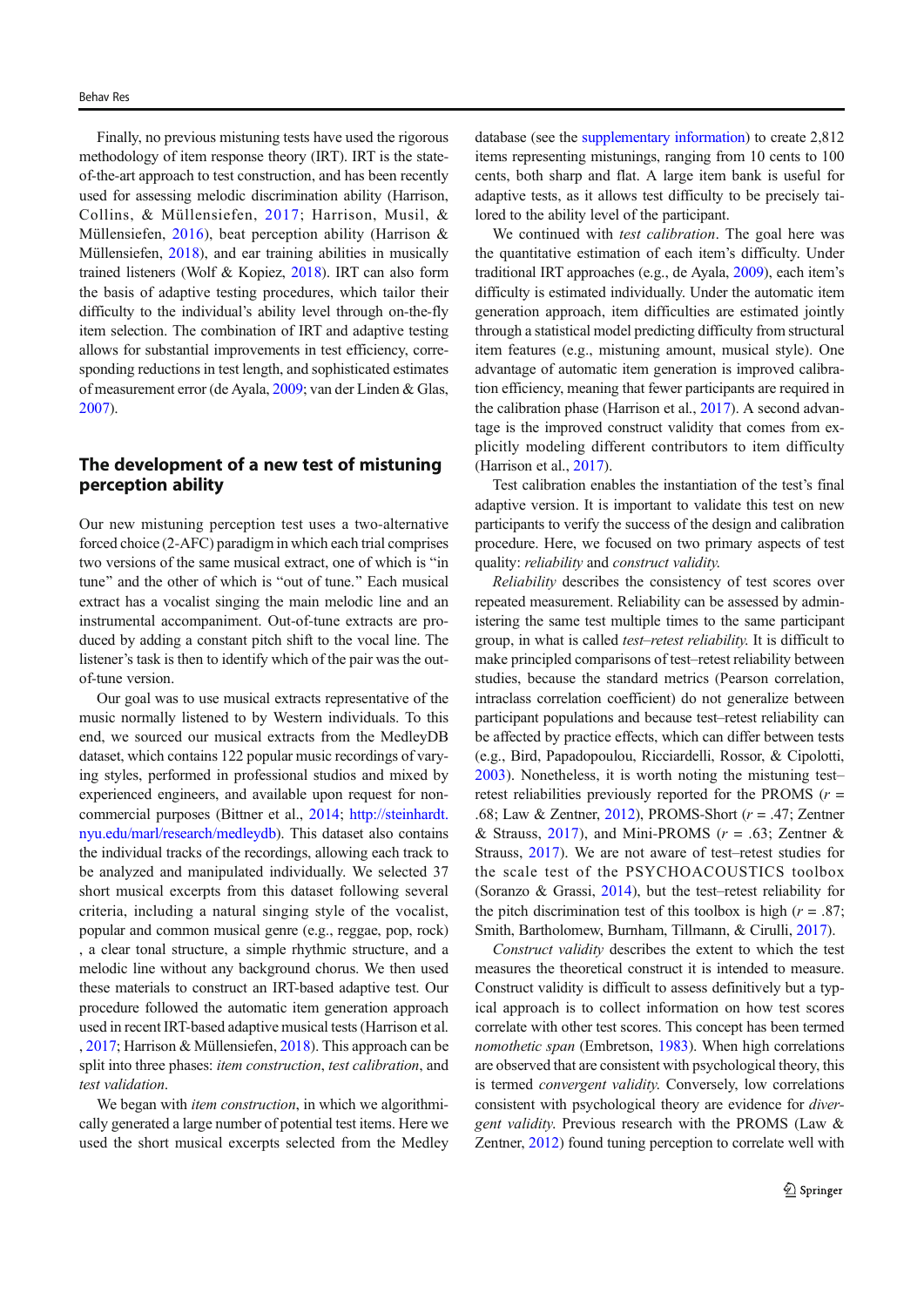a variety of other musical traits, as assessed by the eight other PROMS subtests (coefficients ranging from .47 to .71; Law & Zentner, 2012), by non-PROMS tests (e.g.,  $r = .48$  with the Advanced Measures of Music Audiation [AMMA] tonal test;  $r = .41$  with the AMMA rhythm test; and  $r = .28$  with the MET rhythm test; Law & Zentner, 2012), and years of musical training, musicianship status, self-rated musical talent, and harmonic closure judgment (Kunert, Willems, & Hagoort, 2016). Conversely, PROMS tuning performance has been shown not to correlate with ostensibly nonmusical skills such as gap detection (Law & Zentner, 2012; despite the fact that gap detection seems to be a good discriminator of musicians from nonmusicians—see, e.g., Grassi, Meneghetti, Toffalini, & Borella, 2017) and digit span (Kunert et al., 2016). These results might be summarized by saying that tuning perception ability seems to be associated with a variety of musical skills—including, perhaps surprisingly, skills not obviously related to pitch perception—but there is little evidence for associations with nonmusical skills. This prior research provides the context for assessing the construct validity of our new test.

To summarize, we constructed a new mistuning perception test with the following goals: to use realistic stimuli, to give precise ability estimates while keeping test length short (less than 10 min), and to be easily understood by children and adults without formal musical training. In addition to improving test reliability and construct validity, we aimed to create an enjoyable testing experience for the participant, making the test well-suited for future large-scale testing.

# Experiment 1: Test construction and calibration

## Method

The Ethics Council of the Max Planck Society and the Ethics Board at Goldsmiths, University of London, approved both experiments. Informed consent was obtained from all participants tested in the laboratory.

#### Participants

The participant group numbered 333 individuals (227 women, 106 men), with ages ranging from 18 to 70 years ( $M = 24.76$ ,  $SD = 7.95$ ). Of these, 185 participated in the laboratory, and the remaining 148 participated online. The group exhibited large variation in musical training, with Gold-MSI musical training scores ranging from 7 to 48 ( $M = 24.21$ ,  $SD = 10.94$ ) (Müllensiefen et al., 2014; theoretical range from 7 to 49).

#### **Material**

Selection of the material A total of 37 short musical excerpts were selected from the MedleyDB dataset (Bittner et al., 2014). This royalty-free dataset contains stereo mixes as well as preprocessed multitracks and postprocessed stems for each song. The available material ( $n = 122$ ) represents popular music genres such as pop, reggae, rock, gospel, music theatre, and country. The instrumentation of these songs is dominated by drums, bass, piano, guitar, and vocals. As was reported in Bittner et al. (2014), most songs were recorded in professional studios and mixed by experienced engineers.

The selected 37 excerpts contained musical material from 22 composers/bands. For the seven composers/bands that appeared multiple times, their selected contributions were chosen to represent contrasting musical genres (see the supplementary information). Only material containing solo vocals as the melodic line were considered, with 20 excerpts from male singers and 17 from female singers. The selected excerpts were restricted to cases in which the melodic line was performed with a natural singing style, thereby excluding idiosyncratic vocal styles such as are common in operatic music and metal music.

Excerpts were chosen to stand as independent units. Each excerpt comprised one melodic phrase, with clear tonal and rhythmic structure, corresponding to a well-defined linguistic sequence such as a phrase or a section of repeated words/ syllables. As a consequence of this constraint, the excerpts varied markedly in length, with length ranging from 4.91 to 14.4 s ( $M = 9.07$ ,  $SD = 2.33$ ). Shorter lengths were avoided, so as to provide sufficient information for mistuning judgments; longer lengths were avoided so as to minimize demands on working memory and to keep overall test length within reasonable limits. As a result of the variety in genre and length, the excerpts also varied substantially in melodic pitch range (1 to 16 semitones;  $M = 8.81$ ,  $SD = 3.35$ ), number of syllables (2) to 34;  $M = 14.50$ ,  $SD = 6.85$ ), number of tones (4 to 30;  $M = 14.81$ ,  $SD = 6.32$ ), and tempo (60 to 132 beats per minute;  $M = 93.41$ ,  $SD = 24.52$ ). Excerpts were extracted from the original audio files using Adobe Audition (https://www.adobe.com/products/audition.html), and 500-ms fade-ins/-outs were applied to the beginnings and ends of the extracts.

Manipulation of the material Vocal tracks were pitch-shifted using the software SoX (http://sox.sourceforge.net/). In each case, the pitch shift was constant for the entire duration of the extract (i.e., no random variation). Pitch shifts were performed in both directions (flat and sharp) and ranged from 10 to 100 cents in 5-cent increments. Smaller mistuning deviations than 10 cents were not considered, since it was difficult to guarantee that these mistunings would exceed preexisting mistuning deviations in the original musical tracks. Pitch-shifted vocal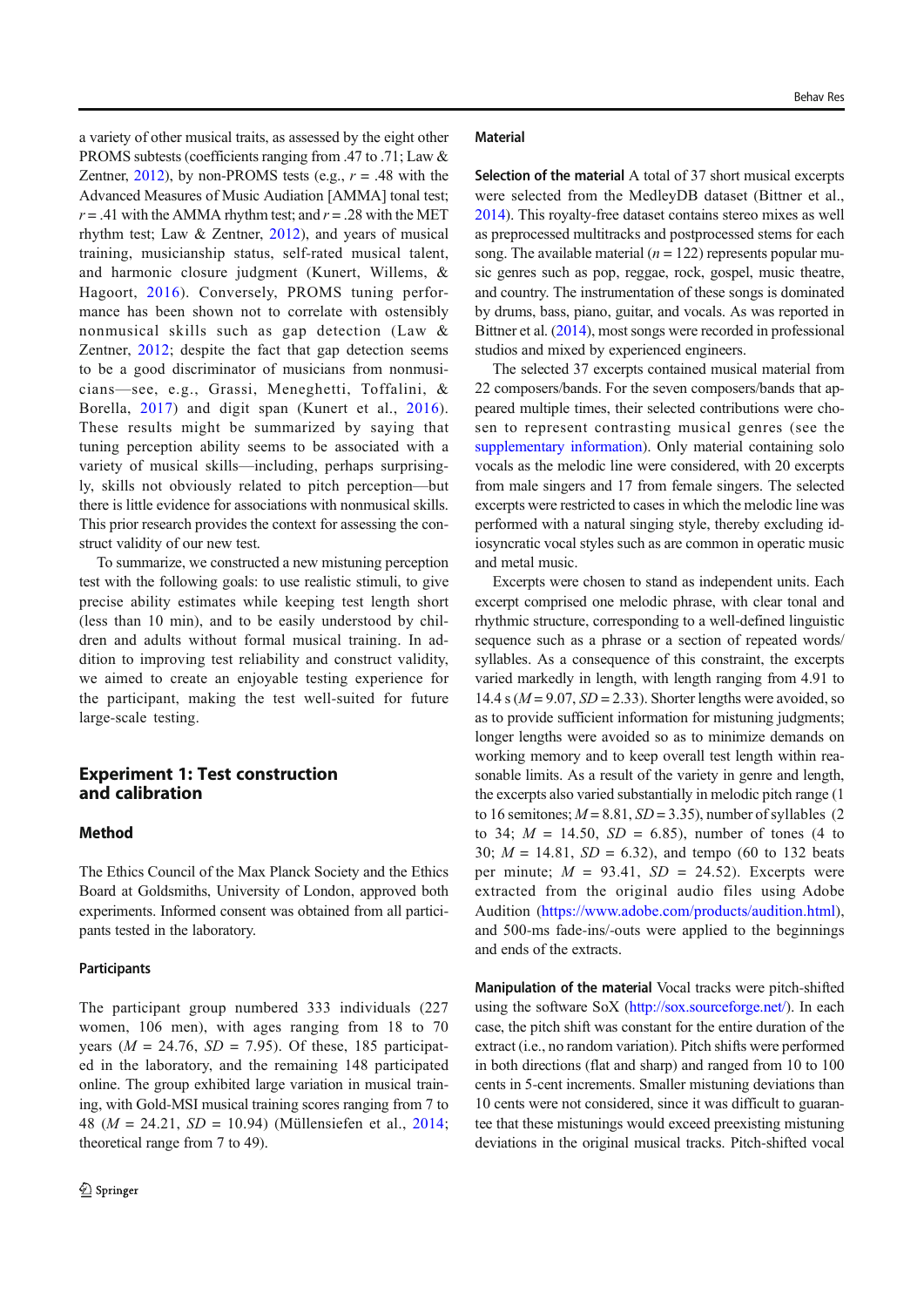tracks were then combined with the other (in-tune) tracks to produce the final mix using SoX.

Presentation of the material In total, a set of 2,812 stimuli was created, each corresponding to a 2-AFC item. Each 2-AFC item comprised the original (i.e., in tune) and a mistuned version of a musical excerpt, separated by 1 s of silence. These items were created by the factorial manipulation of four variables: musical excerpt (37 levels), amount of pitch shift (19 levels: ranging from 10 to 100 cents in 5-cent increments), direction of pitch shift (two levels: sharp or flat), and position of the mistuned version (two levels: first or second). The resulting stimulus set is available here: https://edmond.mpdl. mpg.de (collectionMistuningPerceptionTest).

## Procedure

For both the online and lab sessions, testing was conducted using the online platform "Concerto" (Scalise & Allen, 2015). In the lab, stimuli were presented via headphones (either K271 MKII [AKG, Vienna, Austria] or HPM1000 [Behringer, Germany]) at a fixed comfortable loudness level (about 65 dB) in a group testing room or in a single sound attenuated booth. For the online sessions, participants were strongly advised to wear headphones and to take the test in a quiet room free from interruptions.

Prior to the data collection phase, the mistuning test began with a training phase, including instructions, audio demonstrations, and two practice trials. Participants were then presented with 37 stimuli from the stimulus set, chosen randomly with the constraint that no participant heard the same musical excerpt twice. In each case, they were instructed to determine whether the "out of tune" excerpt came first or second. No feedback was provided for these trials.

After completing the mistuning test, participants then took the Gold-MSI self-report questionnaire (Müllensiefen et al., 2014), including a short questionnaire concerning their age, gender, and occupational status.

#### Analysis

The analysis comprised two steps. First, the musical excerpts were screened for inclusion in the future test. The criterion we used was the relationship between item difficulty and magnitude of the pitch shift. We reasoned that, for a "well-behaved" musical extract, mistuning perception difficulty should be strongly influenced by the amount of pitch shift, with larger shifts corresponding to easier items (e.g., Larrouy-Maestri et al., 2015). Concretely, we examined the Pearson correlations between mean success rate and pitch shift level across all musical excerpts, as well as at the level of individual musical excerpts. Second, we calibrated the item bank, modeling item difficulty using an explanatory item response model that

predicted item responses from a linear combination of item features (e.g., mistuning amount) and person features (e.g., musical training).

# Results and discussion

#### Selection of musical excerpts

Figure 1A plots amount of pitch shift against the mean success rate, averaged across all musical excerpts. The response data come from 333 participants, 185 of which participated in person, and 148 of which participated online. The trend is close to linear [Pearson  $r(17) = .965$ ,  $p < .001$ ] and covers success rates from 51.2% to 81.5% (where chance level corresponds to 50%).

Figure 1B describes the relation between pitch shift and mean success rate at the level of individual musical excerpts. The excerpt-wise correlations are lower than the aggregated correlation; this is likely due in part to statistical noise in estimating success rates, and in part to mistuning inaccuracies and ambiguities. The correlations vary by excerpt (minimum  $r = .029$ , maximum  $r = .822$ ;  $M =$ .625,  $SD = .185$ ), indicating that it should be possible to raise the overall quality of the excerpts by excluding tracks with low correlations. We decided to exclude the seven musical excerpts with correlations lower than .495 ( $r =$ .5 being considered a large effect size for correlational studies; Cohen, 1988), thus keeping 30 excerpts from the initial set (in the supplementary information).

#### Modeling item difficulty

We then proceeded to calibrate the item bank. This involved constructing a statistical model capable of predicting each item's IRT parameters, in particular its difficulty, on the basis of its structural item features. We estimated IRT parameters using explanatory item response modeling (de Boeck & Wilson, 2004), allowing us to use a cognitive–statistical model of task performance to improve the efficiency of parameter estimation. The item response model took the form of a generalized linear mixed-effect model with a logit link function (also known as mixed-effect logistic regression) and modified asymptotes (Harrison & Müllensiefen, 2018). This model reproduces a four-parameter logistic IRT model in which the guessing, discrimination, and inattention parameters are constrained not to vary within the item bank (Magis & Raîche, 2012). In addition to calibrating the item bank, this approach has the function of quantifying the influences of different item features on difficulty, as well as the relationship between participant features and ability, both of which are useful for the test's construct validity.

We tested three item effects and one person effect, each representing hypotheses about how item features determine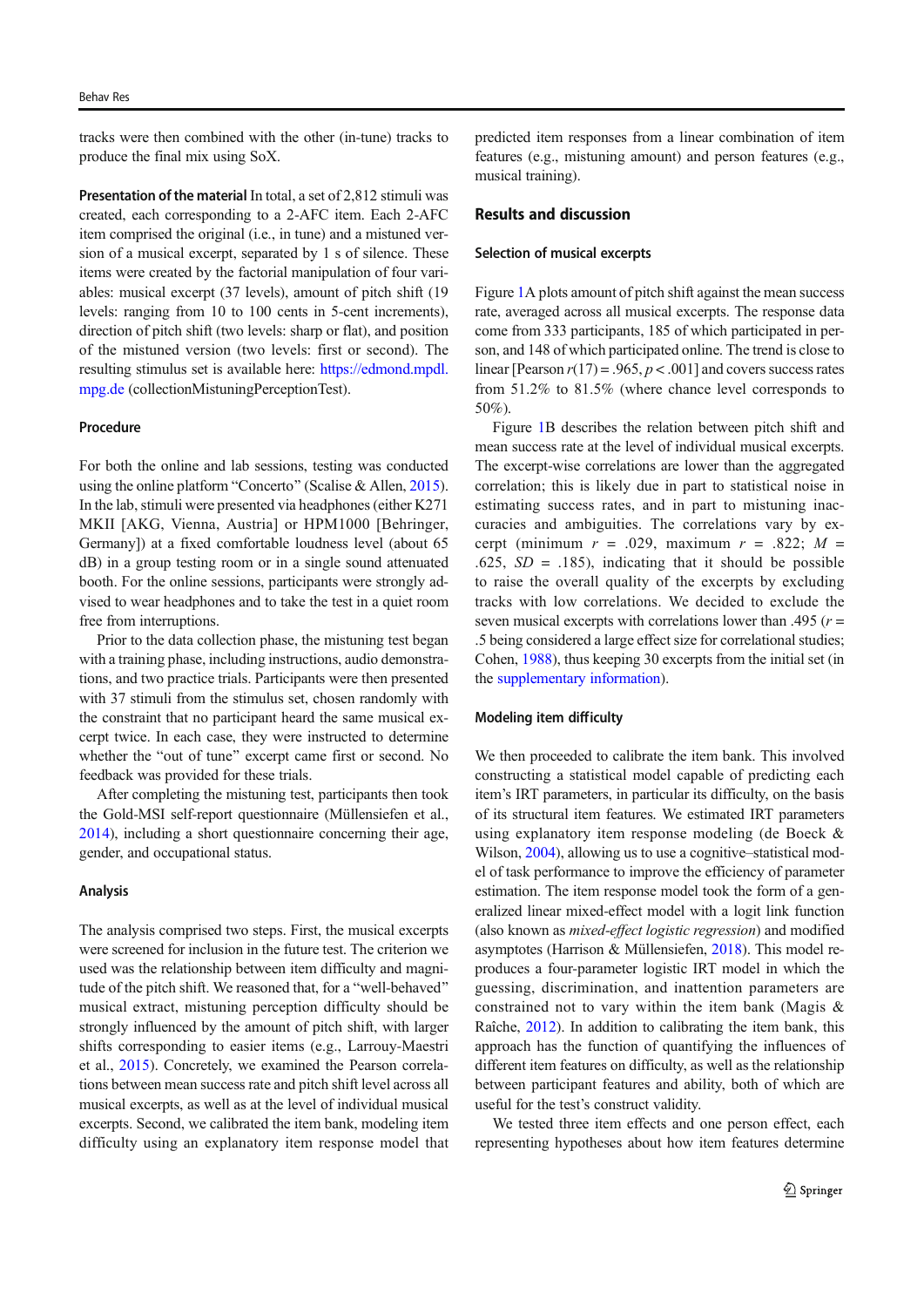

Fig. 1 Relation between listeners' performance and mistuning. (A) Mean success rate as a function of absolute mistuning (the shaded confidence ribbon represents the 95% confidence region), calculated for the 37 original musical excerpts from the MedleyDB (Bittner et al., 2014). (B) Kernel density plot illustrating the distribution of Pearson correlation

difficulty and how person features determine ability. The item effects were the amount of pitch shift (a continuous variable), the direction of pitch shift (a binary variable), and the musical excerpt (a categorical variable). The person effect was selfreported musical training (a continuous variable). All continuous variables were scaled to z scores. Floor and ceiling success rates (under IRT terminology, guessing and inattention parameters) were initially constrained to 50% and 100%, respectively.

Specifying the random-effect structure of the generalized linear mixed-effect models was a difficult balance between properly accounting for the hierarchical nature of the data and ensuring convergence of the statistical model estimation process. We constructed a range of seven candidate models with different fixed-/random-effect structures and applied them to response data from the 333 participants. Following the model selection strategy outlined in Long (2012) we selected the best of the converging models using the corrected Akaike information criterion (AICc) measure, which balances model fit with parsimony. The ΔAICc between the best and second-best models was 2, and the best model had an AICc weight of 0.48, indicating a substantial effect size. Having identified an optimal effect structure, we then optimized the ceiling success rate (i.e., inattention) parameter using maximum-likelihood estimation.

As is reported in Table 1, the best model had pitch shift amount and musical training as fixed effects, participant and musical excerpt as random intercepts, and pitch shift amount and direction as random slopes with musical excerpt. From the fixed effects, it can be inferred that greater pitch shift and greater musical training both increased the probability of a correct response. From the random effects, it can be inferred that participants differed in mistuning perception ability, that musical tracks varied in their difficulty, that the relationship



coefficients between pitch shift and mean success rate at the level of individual excerpts. The fitted line estimates the probability density function for the hypothetical population from which the musical excerpts were sampled. The excerpts ( $n = 7$ ) with correlations less than  $r = .495$  (dotted line) were discarded

between pitch shift and difficulty was moderated by musical track, and that pitch shifting in a particular direction made some items harder but other items easier. These effects are consistent with the assumption that small tuning deviations in the original musical excerpts exist and might differ from one excerpt to the other.<sup>1</sup> The ceiling success rate was estimated at 98.3%.

In the case of solo melodies, it has been observed that the enlargement or compression of intervals between consecutive tones size is the best predictor for pitch accuracy judgments (Larrouy-Maestri et al., 2015) and that tolerance threshold is highly consistent whatever the direction of the deviation (enlargement or compression), or the position or size of the interval manipulated within the melody (Larrouy-Maestri, 2018). The consistency of tolerance with regard to mistuning in the case of pop music remains to be explored but our results already confirm that the absolute pitch shifts can be considered as a relevant criterion for the Mistuning Perception Test.

The model was then used to generate IRT parameters for the item bank. The resulting item difficulty parameters incorporated both the fixed and random effects from the calibrated item response model. As is conventional in IRT, the parameters were scaled so that a distance of one unit on the difficulty scale corresponded to the standard deviation of participant ability in the sample group. These parameters formed the basis of the subsequent adaptive test version.

<sup>&</sup>lt;sup>1</sup> Objective measures of pitch accuracy in melody-accompaniment contexts are lacking in the literature. Nevertheless, we recorded several acoustic measures to ensure that the mistuning of the original versions (inherently linked to the fact that the stimuli were ecologically valid musical material) were in a reasonable range. Further research would be necessary in order to propose valid and reliable pitch accuracy measures in the context of polyphonic music.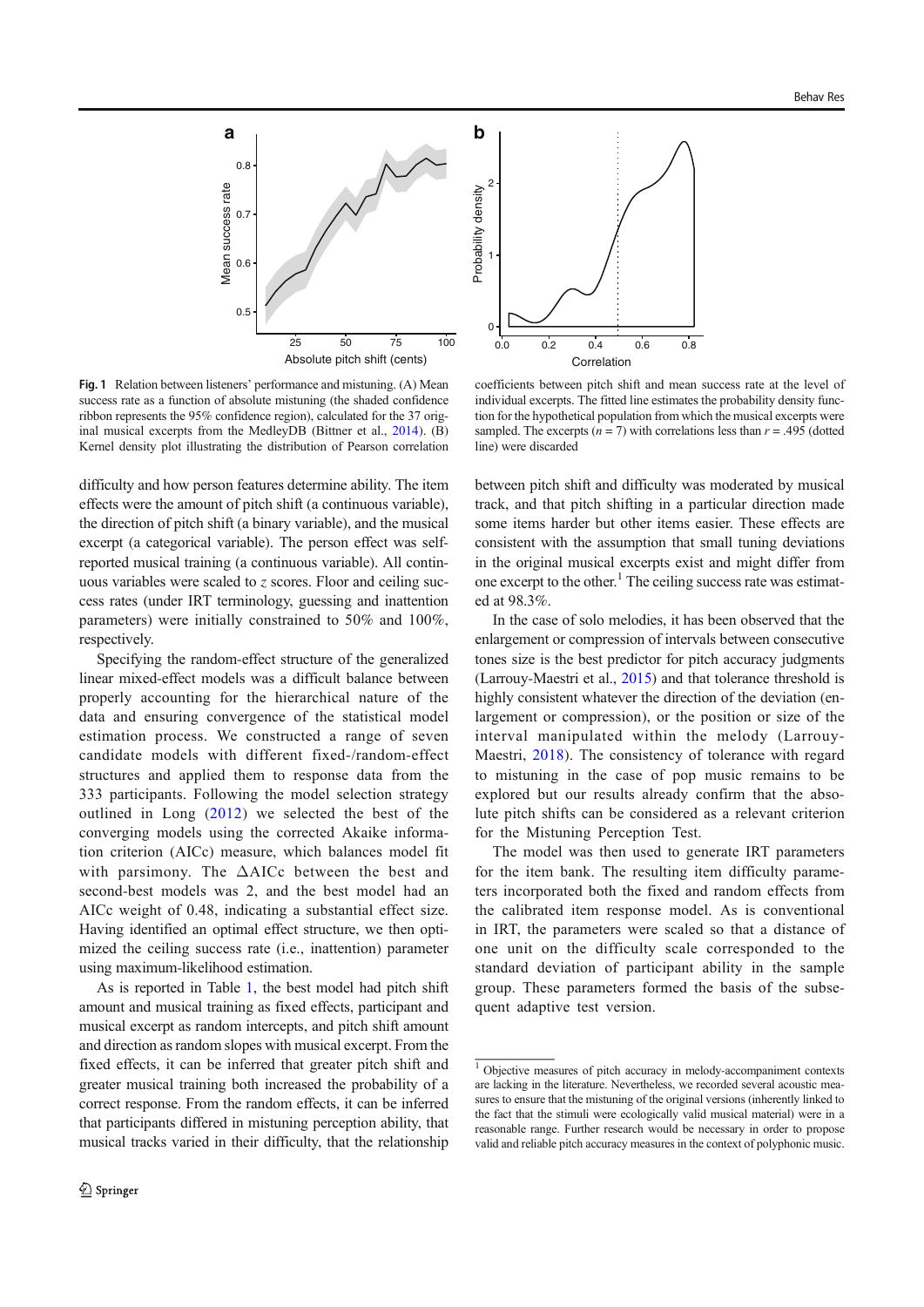Table 1 Final model parameters

| Effect                     | Type             | Estimate (Standardized) | SЕ        |
|----------------------------|------------------|-------------------------|-----------|
| Intercept                  | Fixed            | $-0.432$                | 0.198     |
| Pitch shift amount         | Fixed            | 1.294                   | 0.061     |
| Musical training           | Fixed            | 0.667                   | 0.080     |
| Participant                | Random intercept | 1.136                   | NA.       |
| Mistuning direction : Song | Random slope     | 1.088                   | <b>NA</b> |
| Song                       | Random intercept | 0.961                   | NA        |
|                            |                  |                         |           |

Random effect estimates are reported as standard deviations. NA, not applicable.

# Experiment 2: Test validation

## Method

# Participants

Sixty-six participants (40 women, 26 men) took part in the validation experiment, of which 62 completed the test and the retest within 10 days  $(M = 4.42$  days, SD = 2.34) and one completed the retest 19 days after the test. The participants' ages ranged from 19 to 34 years  $(M = 24.32, SD = 3.88)$ . All participants were administered the adaptive mistuning test as well as six further tasks to examine the convergent and divergent validity of the test.

#### Material and procedure of the adaptive mistuning test

The adaptive mistuning test used the item bank described in the first experiment (calibration phase) minus the seven excluded excerpts. The final set thus included 30 excerpts (see the supplementary material) and an item bank of 2,280 items. Item selection was guided by Bayes modal ability estimation, with ability estimates being recalculated after each participant's response. Each successive item was selected using Urry's rule (Magis & Raîche, 2012), under the constraint that no participant heard the same musical excerpt twice. Final abilities were estimated using weighted likelihood estimation (Warm, 1989).

Before taking the adaptive test, participants took a training phase comprising instructions, audio demonstrations, and two practice questions. The stimuli were presented via headphones (K271 MKII [AKG, Vienna, Austria]) on the platform Concerto (Scalise & Allen, 2015), at a fixed comfortable loudness level (about 65 dB), in a single sound-attenuated booth. As with the calibration phase of the first experiment, participants were instructed to determine whether the out-of-tune excerpt came first or second, and they did not receive any feedback.

## Comparison measures for convergent and divergent validity

Gold-MSI self-report questionnaire (Müllensiefen et al., 2014) This short questionnaire  $($   $\sim$  7 min) addresses various aspects of musical behavior and expertise. It comprises five subscales (Active Engagement, Emotions, Musical Training, Perceptual Abilities, and Singing Abilities) and a general factor drawing on all subscales. Data from a large sample ( $n = 147,663$ ) of the general population (Müllensiefen et al., 2014) indicated a wide range of general musical sophistication scores, ranging from 32 to 126 ( $Mdn = 82$ ,  $M = 81.52$ ,  $SD = 20.62$ ) as well as a large variability in formal musical training, ranging from 7 to 49 (*Mdn* = 27,  $M = 26.52$ ,  $SD = 11.44$ ).

Duration discrimination (Grassi & Soranzo, 2009) This test assesses a listener's duration discrimination threshold, or the minimum duration difference that the listener can detect between two stimuli. The test uses a three-alternative forced choice (3-AFC) paradigm; in each trial, listeners are presented with three complex tones in quick succession (four harmonics, fundamental frequency = 330 Hz), two of which are 250 ms in length, and one of which is somewhat longer (starting length: 450 ms). The listener's task is determine the longer tone. Over the course of the test, the duration difference between tones adapts to the listener's performance using the maximumlikelihood procedure, and ideally converges on the listener's duration discrimination threshold. Each participant's duration discrimination threshold was estimated by running the adaptive procedure six times, with 25 trials per procedure, and computing the average of the six threshold estimates. These six repetitions were separated by short breaks. To the best of our knowledge, no norms have been published for this test, but in the validation phase we observed thresholds ranging from 18.28 to 89.38 ms ( $M = 38.40$ ,  $SD = 13.71$ ), with the total task lasting about 10 min.

Pitch discrimination of complex tones (Grassi & Soranzo, 2009) This test assesses a listener's pitch discrimination threshold, the minimum frequency difference that they can detect between two pitches. The test uses a 3-AFC paradigm;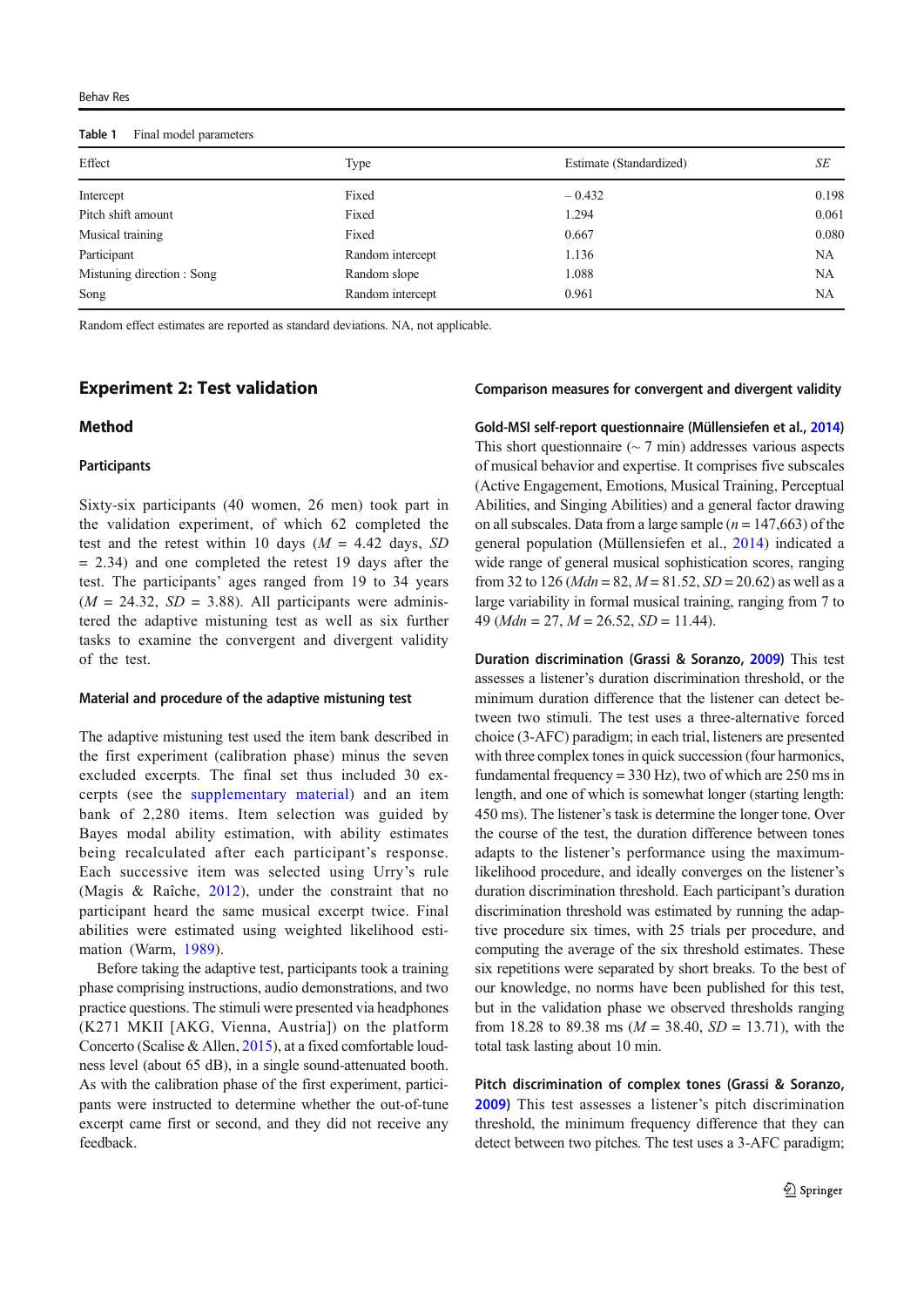in each trial, listeners are presented with three complex tones in quick succession (four harmonics, 250 ms per tone), two of which have fundamental frequencies of 330 Hz, and one of which has a somewhat higher frequency (starting frequency: 390.01 Hz). The listener's task is to determine the highest tone. Analogously to the duration discrimination task, thresholds were estimated using a maximum-likelihood procedure with six repetitions, 25 trials per procedure, short breaks between procedures, and with a total task duration of about 10 min. We are not aware of published norms for the exact same task and material (i.e., 3-AFC with complex tones), but Micheyl et al. (2006) observed pitch discrimination thresholds of about 15 cents in non-musically-trained listeners and 2 cents in formally trained listeners (with a different task using complex tones), whereas Smith et al. (2017) observed a median threshold of about 14.50 cents (same task using pure tones). In our experiment, pitch discrimination thresholds ranged from 6 to 116 cents ( $M = 35.30$ ,  $Mdn =$  $24.00, SD = 29.62$ ).

Beat perception (Harrison & Müllensiefen, 2018) Beat perception ability was assessed using the computerized adaptive beat alignment test (CA-BAT) of Harrison and Müllensiefen (2018). This test uses a 2-AFC task in which each item comprises two versions of a musical excerpt, both superimposed with a metronome-like series of tones termed the beep track. In one version the beep track is fully aligned with the musical beat; in the other version the beep track is displaced ahead of the beat or behind the beat. Participants have to determine which version is correctly aligned. The test is intended to assess the participant's ability to infer the beat in a musical piece. We used the full 25-item test with identical psychometric parameters and adaptive procedure to the original study (Harrison & Müllensiefen, 2018).

Melodic discrimination abilities (Harrison, Collins, & Müllensiefen, 2017) Melodic discrimination ability was assessed using the adaptive melodic discrimination test of Harrison et al. (2017). This test uses a 3-AFC task in which each item comprises three versions of a melody at different transpositions. Two of these versions are always identical (ignoring transposition), and one is always different. The participant's task is to identify the nonidentical melody. We used the full 20-item test with identical psychometric parameters and adaptive procedure to the original study (Harrison et al., 2017).

Tuning test from the Profile of Music Perception Skills battery (PROMS; Law & Zentner, 2012) This test consists of pairs of C major chords (C4, E4, G4), each 1.5 s in length, synthesized with a piano timbre. Each listener is presented with 18 such pairs. In half of these pairs, the two chords are tuned correctly according to equal temperament; in the other half, the middle tone of one chord of the pair (E4) is frequency-shifted by an amount ranging from 10 to 50 cents. For each pair, the participant is asked to judge whether the two chords are the same or different. The possible raw scores range from 0 to 18. In our sample, the scores ranged from 4.5 to 15.5 ( $M = 10.18$ ,  $SD =$ 2.47). These values are close to the values reported by the original authors for a subsample of  $n = 36$  from which professional and semiprofessional musicians were removed  $(M =$  $11.74$ ,  $SD = 2.48$ ).

# Results and discussion

#### Reliability

Having administered the final version of the adaptive test to a new participant group, reliability was assessed by means of two measures: test–retest reliability and IRT standard error. Test–retest reliability describes the consistency of test scores over repeated testing, and is measured here as the Pearson correlation between ability estimates from a test session and a retest session. Unlike test–retest reliability, IRT standard errors have the advantage that they can be computed from a single test session. However, they rely more on model assumptions than do most test–retest reliability measures.

Test–retest reliabilities and IRT standard errors are plotted in Fig. 2 as a function of test length. As might be expected, reliability increased with longer test lengths, peaking at 30 items, with a test–retest reliability of .698 (95% CI: [.544, .806]; Fig. 2A) and a mean standard error of .521 (Fig. 2B). However, Fig. 2 also suggests that shortened versions of the test might also be possible; the increase in test–retest reliability seems to slow down somewhat after 15 items  $(r = .579, )$ 95% CI: [.387, .723]), so a 15-item test might be practical when time is limited.

#### Construct validity and nomothetic span

To understand precisely what traits are measured by a test, it is useful to investigate how test scores correlate with other preestablished trait measures (Embretson, 1983). High correlations suggest that the two instruments measure related psychological traits, whereas low correlations suggest distant psychological traits. Here we investigated nomothetic span by correlating tuning discrimination scores with scores from 11 different measures of musical ability (Fig. 3). Six of these measures were questionnaire-based, and five were listening tests. Plotting the correlations as a function of test length provides information about the potential for shorter test lengths.

Correlations with the questionnaire-based measures are plotted in Fig. 3A. These measures correspond to the six subscales of the Gold-MSI (Müllensiefen et al., 2014), and assess different aspects of musical experience, behavior, and selfperceived abilities. Moderate correlations were found for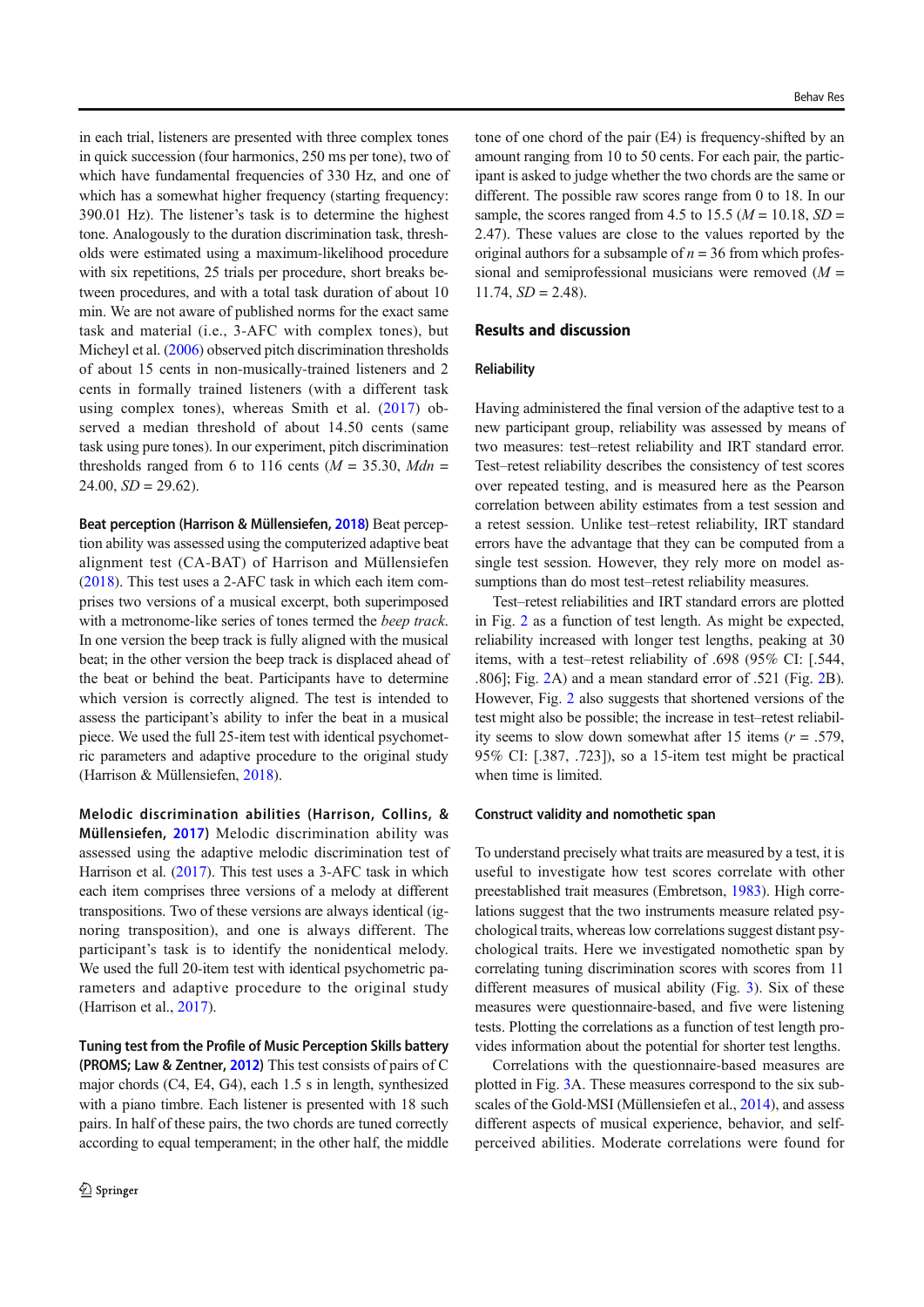

Fig. 2 Reliability as a function of test length. (A) Evolution of test–retest reliability (Pearson correlation) as a function of test length ( $n = 30$  items). (B) Mean standard errors (SEs) of the mistuning perception ability

musical training, perceptual abilities, singing abilities, and general musical sophistication. Low or nonsignificant correlations were found for the two remaining aspects: active engagement and emotion. Interestingly, these correlations stabilized very quickly, plateauing at approximately  $r = .4$  after only four items.

Correlations with the five listening measures are plotted in Fig. 3B. The highest correlations were with pitch discrimination and melody discrimination abilities; pitch discrimination is a low-level task of detecting small frequency differences between tones, whereas melody discrimination is a high-level task of detecting changes in pitch content between melodies. However, correlations with the mistuning test from the PROMS barely reached statistical significance, even after 30 items. Moderate correlations were found with

estimates, plotted as a function of test length. For panels A and B, the shaded ribbon represents the 95% confidence region

two tests of temporal abilities: duration discrimination and beat perception.

### Distributions of person abilities and item difficulties

A useful feature of IRT is that item difficulties and person abilities are defined on the same metric, a z-score scale typically ranging from  $-4$  to 4. This means that, for example, a participant with an ability score of 1 is 1 SD above the population mean, and an item with a difficulty of 1 would be wellsuited to a participant with ability 1. Figure 4A plots the distribution of item difficulties of all 2,280 items in the item databank as derived from the explanatory IRT model, alongside the distribution of participant abilities as measured by the adaptive version of the mistuning test. The difficulty





Fig. 3 Correlations between adaptive mistuning perception test scores and other measures as a function of test length. (A) Correlations with the six questionnaire-based subscales of the Gold-MSI (Müllensiefen et al., 2014). (B) Correlations with two pitch-based tasks (pitch and

melody discrimination), two temporal tasks (duration discrimination and beat perception), and the tuning task from the PROMS (Law & Zentner, 2012). The dotted lines represent the threshold for two-tailed statistical significance at a level of  $p < .05$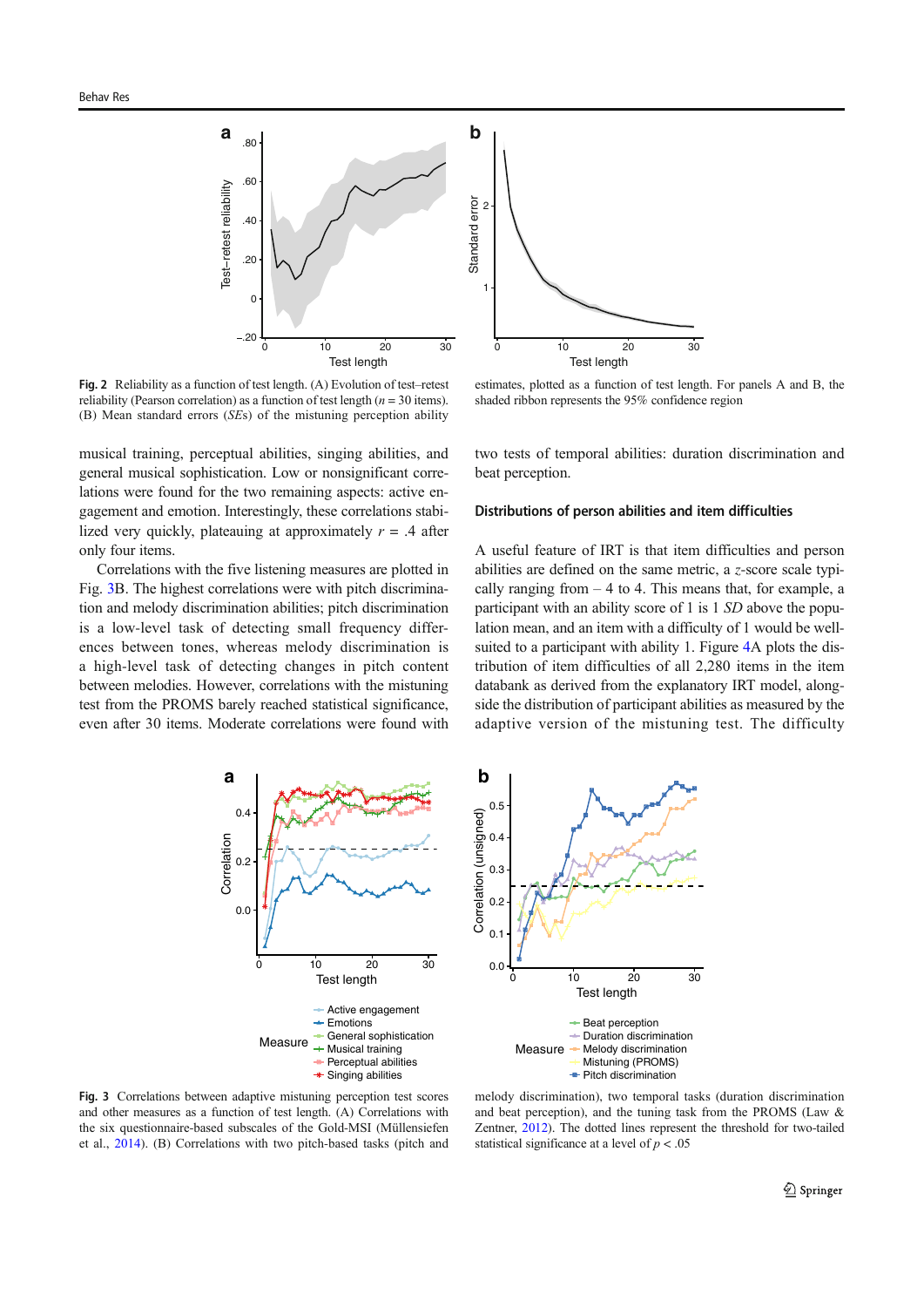distribution completely covers the ability distribution, which is a good sign: it means that the adaptive test can effectively tailor its difficulty to both the worst and the best participants.

Item difficulty can be linked to item features through the explanatory item response model. The biggest predictor of item difficulty is absolute pitch shift (despite any natural intonation variability in the original versions that might have introduced statistical noise), so Fig. 4A also represents difficulty in terms of absolute pitch shift (marginalizing over the other difficulty predictors). In all, 95% of participant abilities fell in the range  $[- 1.369, 1.136]$  (*Mdn* = 0.115), corresponding to a pitch shift range of [36.309, 82.589]  $(Mdn = 54.989)$  cents. In contrast, the corresponding 95% interval for the pitch discrimination task was [8.0, 111.8]  $(Mdn = 24.0)$  cents.

Without further testing, the sample distribution in Fig. 4A has limited utility as a norm, because our participant group is unlikely to be truly representative of the general population. However, better norms can be achieved by conditioning the ability distribution on musical training. We know that musical training is a key predictor of mistuning perception ability (Fig. 3A), so conditioning on musical training should account for a good proportion of background differences between potential sample groups. Figure 4B provides this information, plotting a least-squares linear regression line that provides norms for mistuning perception ability at different levels of musical training. For example, a low musical training raw score of 10 on the Gold-MSI training subscale corresponds to a mistuning perception threshold of 65.173 cents, whereas a high raw score of 40 corresponds to a threshold of 43.219 cents. The researcher can use this information to determine whether a particular participant has high or low mistuning perception ability, given their musical training background.

# Conclusion

The new Mistuning Perception Test provides an efficient way for researchers to quantify a listener's ability to evaluate intonation accuracy in musical performance. Two properties in particular distinguish it from previous tests: the use of ecologically valid musical stimuli, representative of real-life music, and the application of modern psychometric techniques, including IRT, adaptive testing, and automatic item generation.

Our validation analyses suggest that the test possesses the reliability and validity to be deployed as a useful research tool. Good reliability—that is, high measurement precision—is indicated by the high test–retest reliability and the low standard error of measurement as derived from the IRT model. Good construct validity is provided by the collection of pairwise correlations with measures of different musical and auditory abilities.

The network of correlations with musical traits deserves further discussion. The widespread positive correlations with other musical traits support the notion that mistuning perception is a core musical ability, as suggested in previous literature (Kunert et al., 2016; Law & Zentner, 2012). In particular, the high correlation with self-reported singing abilities is interesting given prior work linking vocal production to vocal perception abilities (e.g., Hutchins, Larrouy-Maestri, & Peretz, 2014; Maes, Leman, Palmer, & Wanderley, 2014) as well as the known difficulty of accurately self-estimating singing abilities (Pfordresher & Brown, 2007) and the dissociation between perception and production reported elsewhere (Zarate, Delhommeau, Wood, & Zatorre, 2010). It would be worth replicating this analysis with an objective (i.e., not selfreported) measure of singing ability. Lower correlations were found with self-reported active engagement and emotional



Fig. 4 Distributions of person abilities and item difficulties for the adaptive mistuning perception test. (A) Kernel density estimates of person ability distributions versus item parameter distributions. Ability/ difficulty parameters are given on an IRT metric (z scale, left-hand y-axis) and on a perceptual-threshold metric (in cents, right-hand y-axis). The right-hand y-axis (in cents) uses the item response model to map item difficulty to absolute mistuning amount for an "average" musical track. Note that this mapping gradually loses reliability when extrapolating outside the observed person ability range (dotted lines), and in extreme

cases delivers paradoxical results (e.g., mapping an item difficulty of 4 to a negative absolute mistuning). (B) Test performances as a function of musical training scores from the Gold-MSI self-report questionnaire (Müllensiefen et al., 2014). A least-squares regression line is plotted, with the standard error of its predictions shaded in gray. Ability/difficulty parameters are given on both an IRT metric and a perceptual-threshold metric. Musical training is represented by raw scores and by percentile scores with reference to the original Gold-MSI study (Müllensiefen et al., 2014)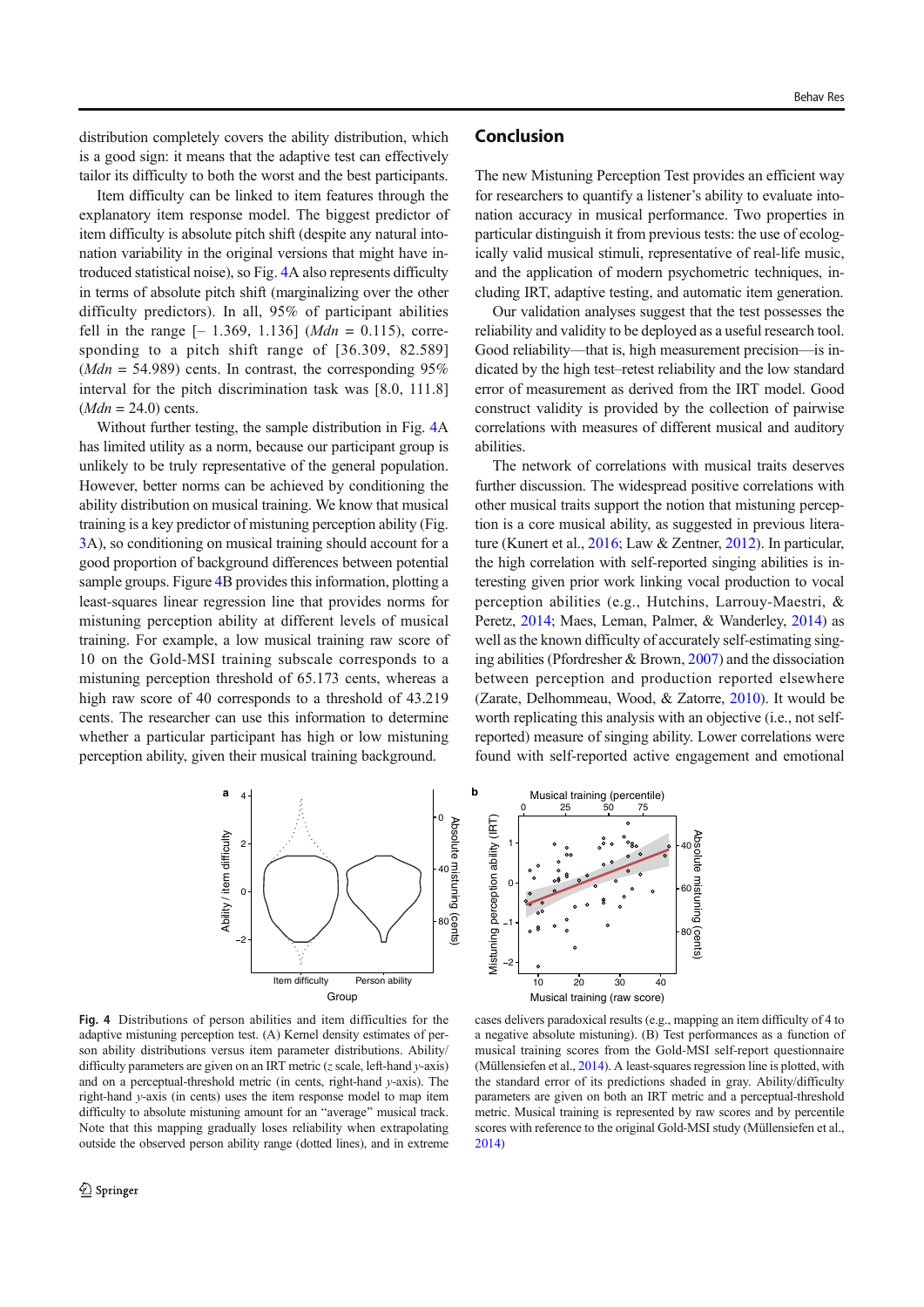responsivity to music; this might suggest that intonation perception is not closely connected to the emotional aspects of aesthetic experience (Leder, Belke, Oeberst, & Augustin, 2004).

High correlations were found with two pitch-related ability tests: pitch discrimination (a low-level pitch-processing ability) and melody discrimination (a high-level pitch-processing ability). This supports the idea that pitch processing is a key part of mistuning perception. Conversely, correlations with the temporal processing tests (beat perception and duration discrimination) were relatively low, confirming a relative independence between duration discrimination abilities and other musical abilities and activities (Grassi et al., 2017; Smith et al., 2017). This is consistent with theoretical models of music processing that describe a dissociation between pitch and time in music perception (Peretz & Coltheart, 2003; such models have been highly discussed since then—e.g., by Prince, 2011).

Interestingly, the observed correlation between our test and the PROMS tuning subtest was rather low. Given the documented reliability of the PROMS tuning subtest (Kunert et al., 2016; Law & Zentner, 2012), this low correlation suggests that the two tests measure fundamentally different abilities. As we discussed previously, the PROMS subtest uses simple stimuli (major triads played by synthesized piano) and presents comparison chords with little temporal separation, allowing direct comparison between the absolute pitches of tuned and mistuned tones in echoic memory. In contrast, our stimuli are considerably more complex, varied, and representative of real music. Moreover, our stimuli were relatively long, making it difficult for listeners to perform the task solely using direct comparison, since the temporal separation between repetitions of particular musical elements (which is equal to extract length plus silent gap duration) likely exceeds the span of echoic memory.

The new test's item bank covers a wide spectrum of mistuning perception abilities. This should make it appropriate for assessing listeners of varying ages and musical training levels, and indeed we have recently applied the test to a large group of children (circa 750) with ages ranging between 10 and 18 years (for study design see Müllensiefen, Harrison, Caprini, & Fancourt, 2015). Early results suggest that the test can be used successfully with children as young as 10. A useful property for large-scale adoption of the test is the engagingness that derives from the use of varied and realistic music (as opposed to repetitive major scales or triads), from the way in which the adaptive procedure ensures that the participant is always challenged but not challenged too much, and from the shorter test lengths made possible by the adaptive procedure. Further motivation could be elicited by providing the participant with instant feedback of their score at the end of the test.

The adaptive procedure makes the test efficient and relatively short (about 10 min with 30 trials). However, analyzing reliability and validity as a function of test length suggests that the test could be shortened to around 15 items without losing much of its psychometric strengths. The test is freely available (doi:10.5281/zenodo.1415363), in an implementation suitable either for laboratory testing or online testing. In online testing, an important consideration is the lessened control over environmental conditions and quality of sound presentation. However, these problems may be mitigated to some extent by recent psychophysical tests that ensure that participants use headphones (Woods, Siegel, Traer, & McDermott, 2017).

Although the present test seems already suitable for research applications, additional benefits could be achieved through further test development. Test reliability could be further increased by improving the statistical model of item difficulty, perhaps by allowing for nonlinearity in the relationship between mistuning and item difficulty, by better modeling individual differences between different musical excerpts, or by taking into account other features that might affect mistuning perception, such as scoops (i.e., pitch variations at the start and end of tones; Larrouy-Maestri & Pfordresher, 2018). The generalizability of the test could be improved by introducing different kinds of mistunings, in particular nonsystematic pitch error as opposed to systematic pitch shift, and by introducing nonvocal music.

The mistuning perception test's efficiency is fundamentally limited by the 2-AFC paradigm, which requires the participant to be played two musical extracts to collect one "bit" of information ("correct" or "incorrect"). An interesting possibility would be to reimplement this test using the "method of adjustment," in which the listener continuously manipulates the pitch shift of the vocal line until he or she believes it to be completely in tune (e.g., with a slider, as was used in Hutchins et al., 2014). Each trial of the test would then deliver considerably more information (i.e., the precise accuracy of the participant's adjustment). However, the method of adjustment brings its own complications, since it is sensitive to the participant's strategy and the particular experimental interface used (Wier, Jesteadt, & Green, 1976).

The new mistuning perception test should prove useful for tackling fundamental questions about the nature of musical ability. The correlations reported in the present article already provide useful information about potential associations between mistuning perception and other musical abilities, such as singing ability, and pitch-processing abilities, as well as potential divergences with abilities such as beat perception and duration discrimination. These association patterns tempt causal interpretations, such as the hypothesis that good pitch processing is necessary for accurate mistuning perception, and that good mistuning perception is necessary for successful singing performance. However, such correlation patterns always have alternative causal interpretations; for example, one might hypothesize that individual preferences for vocal music drive learning effects for both pitch processing and mistuning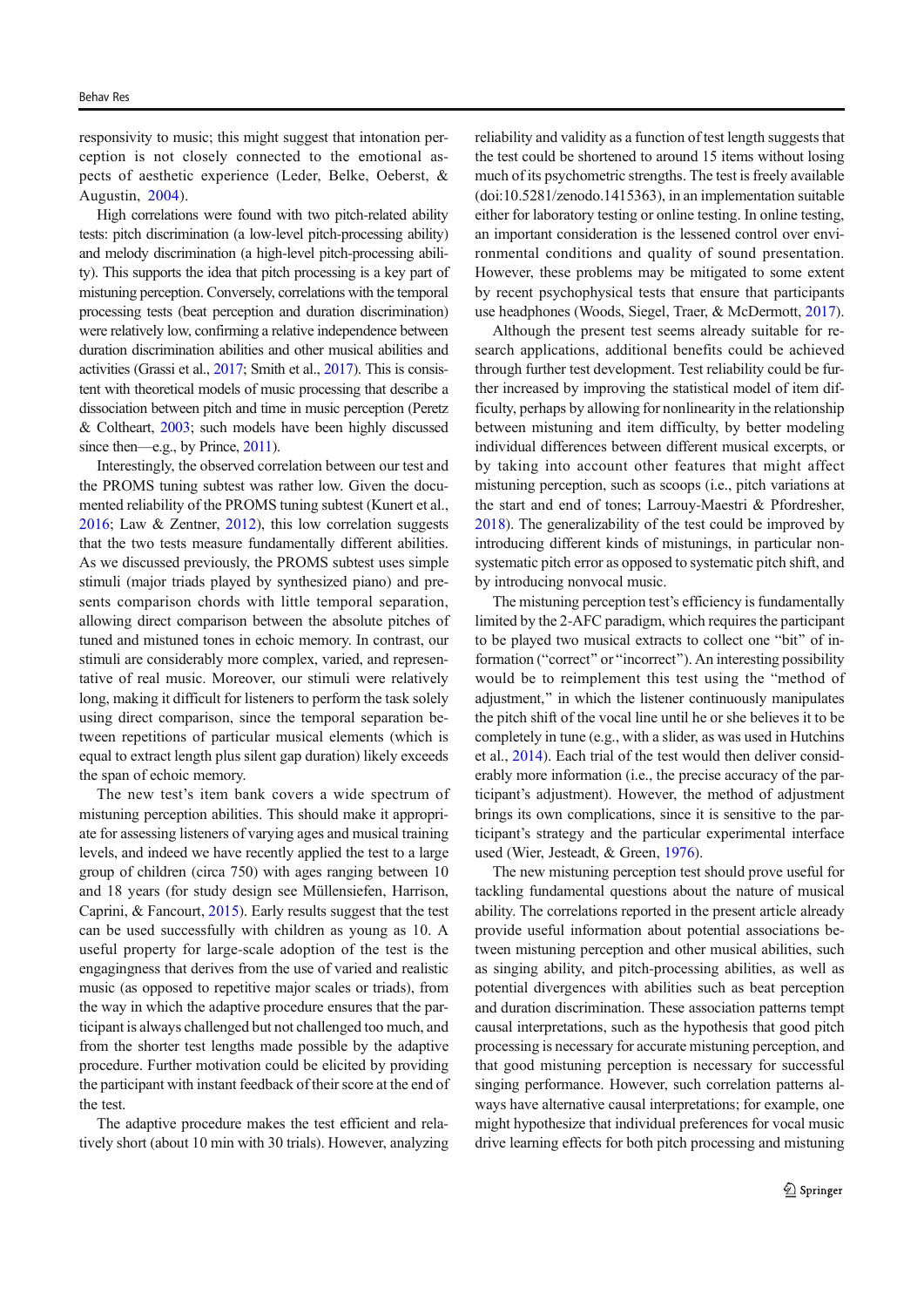Behav Res

perception. A definitive theory of mistuning perception will require these kinds of results to be supplemented by careful experimental studies and causal modeling.

Author note For the resources to complete this work and for indefatigable support, we sincerely thank David Poeppel. We are grateful to Klaus Frieler for technical support; to Zaariyah Bashir, Dana Walker, and Oscar Bedford at Goldsmiths and Simone Franz at MPI, for assistance with data collection; to Marcel Zentner for granting permission to use the PROMS; and to Massimo Grassi, who provided access and advice regarding the discrimination tests. P.L.-M. was supported by the Max Planck Society, P.M.C.H. was supported by the EPSRC and the AHRC Centre for Doctoral Training in Media and Arts Technology (EP/L01632X/1), and D.M. was supported by the Humboldt Foundation's Anneliese Maier research prize.

Acknowledgements Open access funding provided by Max Planck Society.

Open Access This article is distributed under the terms of the Creative Commons Attribution 4.0 International License (http:// creativecommons.org/licenses/by/4.0/), which permits unrestricted use, distribution, and reproduction in any medium, provided you give appropriate credit to the original author(s) and the source, provide a link to the Creative Commons license, and indicate if changes were made.

# References

- Bigand, E., & Poulin-Charronnat, B. (2006). Are we "experienced listeners"? A review of the musical capacities that do not depend on formal musical training. Cognition, 100, 100–130. https://doi. org/10.1016/j.cognition.2005.11.007
- Bird, C. M., Papadopoulou, K., Ricciardelli, P., Rossor, M. N., & Cipolotti, L. (2003). Test–retest reliability, practice effects and reliable change indices for the recognition memory test. British journal of Clinical Psychology, 42, 407–425. https://doi.org/10.1348/ 014466503322528946
- Bittner, R., Salamon, J., Tierney, M., Mauch, M., Cannam, C., & Bello, J. (2014). MedleyDB: A multitrack dataset for annotation-intensive MIR research. Paper presented at the International Society for Music Information Retrieval (ISMIR), Taipei, Taiwan.
- Bregman, A. S. (1990). Auditory scene analysis: The perceptual organization of sound. Cambridge, MA: MIT Press.
- Cohen, J. (1988). Statistical power analysis for the behavioral sciences (2nd ed.). Hillsdale, NJ: Erlbaum.
- Dalla Bella, S., Giguère, J.-F., & Peretz, I. (2007). Singing proficiency in the general population. The Journal of the Acoustical Society of America, 121, 1182–1189. https://doi.org/10.1121/1.2427111
- de Ayala, R. J. (2009). The theory and practice of item response theory. New York, NY: Guilford Press
- de Boeck, P., & Wilson, M. (2004). Descriptive and explanatory response models. In Explanatory item response models: A generalized linear and nonlinear approach (pp. 43–74). New York, NY: Springer. https://doi.org/10.1007/978-1-4757-3990-9
- Demetriou, A., Jansson, A., Kumar, A., & Bittner, R. M. (2018). Vocals in music matter: The relecance of vocls in the minds of listeners. Paper presented at the 19th International Society for Music Information Retrieval Conference, Paris, France.
- Embretson, S. (1983). Construct validity: Construct representation versus nomothetic span. Psychological Bulletin, 93, 179–197. https://doi. org/10.1037/0033-2909.93.1.179
- Grassi, M., Meneghetti, C., Toffalini, E., & Borella, E. (2017). Auditory and cognitive performance in elderly musicians and nonmusicians. PLoS ONE, 12, e0187881. https://doi.org/10.1371/journal.pone.0187881
- Grassi, M., & Soranzo, A. (2009). MLP: A MATLAB toolbox for rapid and reliable auditory threshold estimation. Behavioral Research Methods, 41, 20–28. https://doi.org/10.3758/BRM.41.1.20
- Harrison, P. M. C., Collins, T., & Müllensiefen, D. (2017). Applying modern psychometric techniques to melodic discrimination testing: Item response theory, computerised adaptive testing, and automatic item generation. Scientific Reports, 7, 3618. https://doi.org/10.1038/ s41598-017-03586-z
- Harrison, P. M. C., & Müllensiefen, D. (2018). Development and validation of the Computerised Adaptive Beat Alignment Test (CA-BAT). Scientific Reports, 8, 12395. https://doi.org/10.1038/s41598-018-30318-8
- Harrison, P. M. C., Musil, J.J., & Müllensiefen, D. (2016). Modelling melodic discrimination tests: Descriptive and explanatory approaches. Journal of New Music Research, 45, 265–280. https:// doi.org/10.1080/09298215.2016.1197953
- Howard, D. M. (2007). Equal or non-equal temperament in a capella SATB singing. Logopedics, Phoniatrics, Vocology, 32, 87–94. https://doi.org/10.1080/14015430600865607
- Hutchins, S., Larrouy-Maestri, P., & Peretz, I. (2014). Singing ability is rooted in vocal-motor control of pitch. Attention, Perception, & Psychophysics, 76, 2522–2530. https://doi.org/10.3758/s13414-014-0732-1
- Hutchins, S., Roquet, C., & Peretz, I. (2012). The vocal generosity effect: How bad can your singing be? Music Perception, 30, 147–159. https://doi.org/10.1525/mp.2012.30.2.147
- Hutchins, S., & Peretz, I. (2012). A frog in your throat or in your ear? Searching for the causes of poor singing. Journal of Experimental Psychology: General, 141, 76–97. https://doi.org/10.1037/a0025064
- Kirchberger, M. J., & Russo, F. A. (2015). Development of the adaptive music perception test. Ear and Hearing, 36, 217–228. https://doi. org/10.1097/AUD.0000000000000112
- Kunert, R., Willems, R. M., & Hagoort, P. (2016). An independent psychometric evaluation of the PROMS measure of music perception skills. PLoS ONE, 11, e0159103. https://doi.org/10.1371/journal. pone.0159103
- Larrouy-Maestri, P. (2018). "I know it when I hear it": On listeners' perception of mistuning. Music & Science, 1, 1–17. https://doi.org/ 10.1177/2059204318784582
- Larrouy-Maestri, P., Lévêque, Y., Schön, D., Giovanni, A., & Morsomme, D. (2013). The evaluation of singing voice accuracy: a comparison between subjective and objective methods. Journal of Voice, 27, 259:e1–e5. https://doi.org/10.1016/j.jvoice.2012.11.003
- Larrouy-Maestri, P., Magis, D., Grabenhorst, M., & Morsomme, D. (2015). Layman versus professional musician: Who makes the better judge? PLoS ONE, 10, e0135394. https://doi.org/10.1371/ journal.pone.0135394
- Larrouy-Maestri, P., & Pfordresher, P. Q. (2018). Pitch perception in music: Do scoops matter? Journal of Experimental Psychology: Human Perception and Performance, 44, 1523–1541. https://doi. org/10.1037/xhp0000550
- Law, L. N. C., & Zentner, M. (2012). Assessing musical abilities objectively: Construction and validation of the profile of music perception skills. PLoS ONE, 7, e52508. https://doi.org/10.1371/journal.pone. 0052508